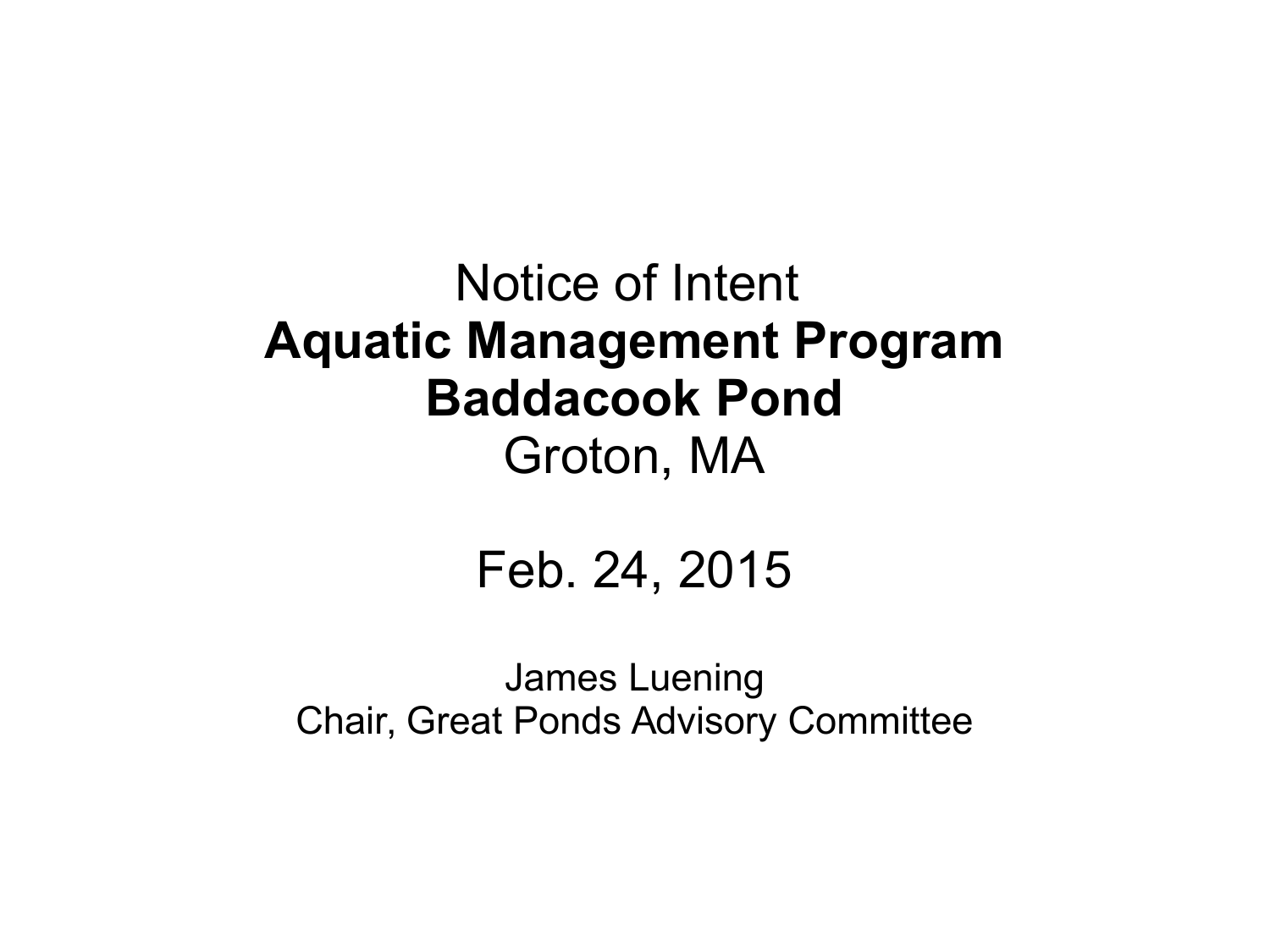# **Topics**

- Problem Statement
- Revitalization Plan
- Treatment Solution
- Fact Check
- Conclusions and Path forward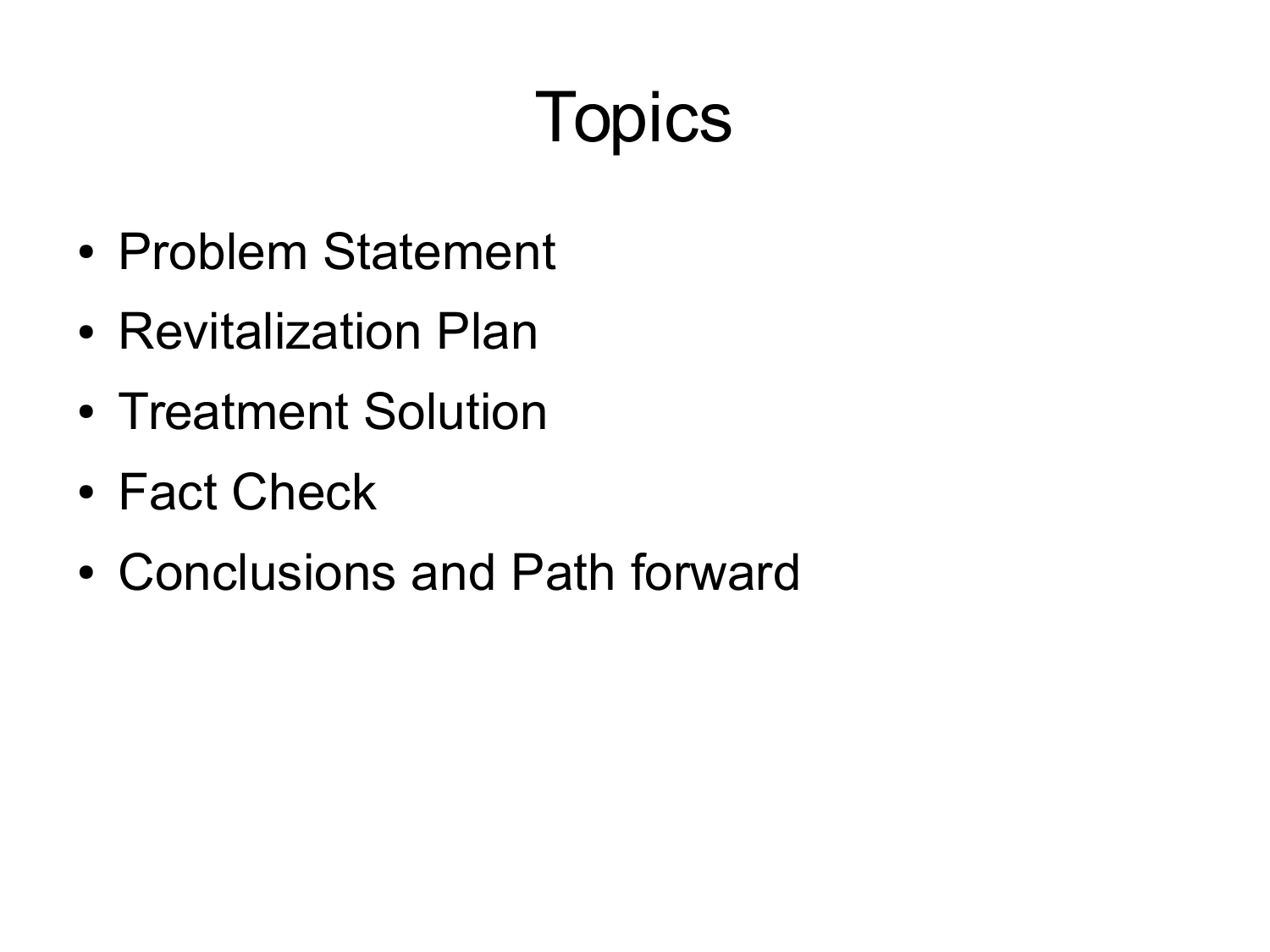# **Background**

- Groton's largest Natural Pond, 76 acres
- Bordered by mostly conservation land
- Popular recreational resource
	- Fishing
		- Stocked twice a year
	- Boating
		- Motor boats, kayaks, canoes
	- Swimming
- Important aquatic habitat
	- Fish, wildlife and native plants



Spring: weeds below the surface



Summer Weeds re-emerge and spread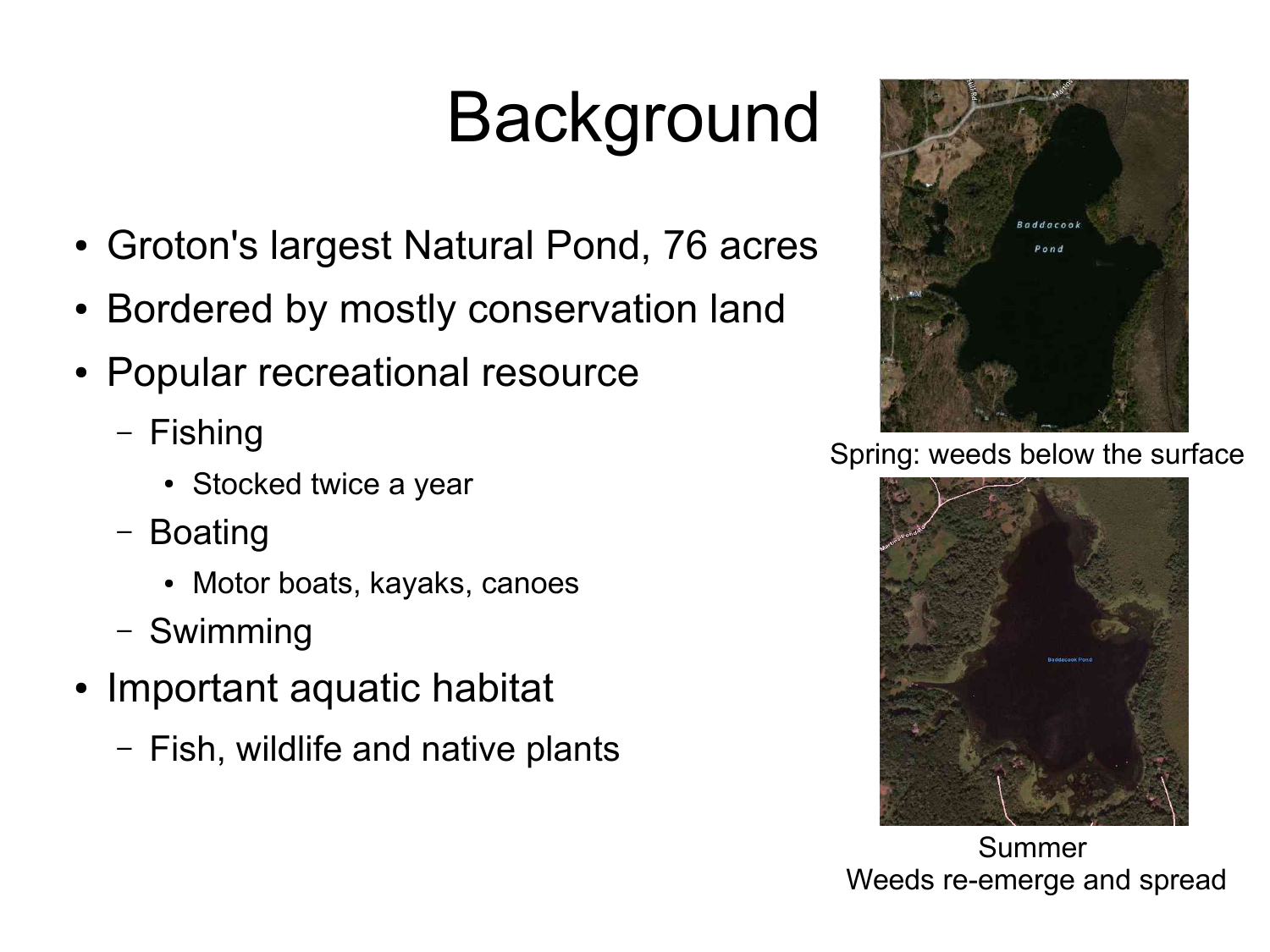### Problem Statement

- **Baddacook Pond is infested with Nonnative, invasive weeds**
- Impacted area
	- 35 acres are infested (45% of pond)
		- Entire littoral zone
	- Weed Species
		- Fanwort (Cabomba)
			- Prohibited plant in Massachusetts (as of 2006)\*
		- Variable Milfoil

–

- Human introduced environmental damage
	- Source: Boats and trailers
	- Serious problem throughout New England

\* Fanwort, An invasive Aquatic Plant, Mass Dept. of Conservation and Recreation, 2006 Fig 2 - Baddacook Pond



Red – Cabomba Infestation of 35 acres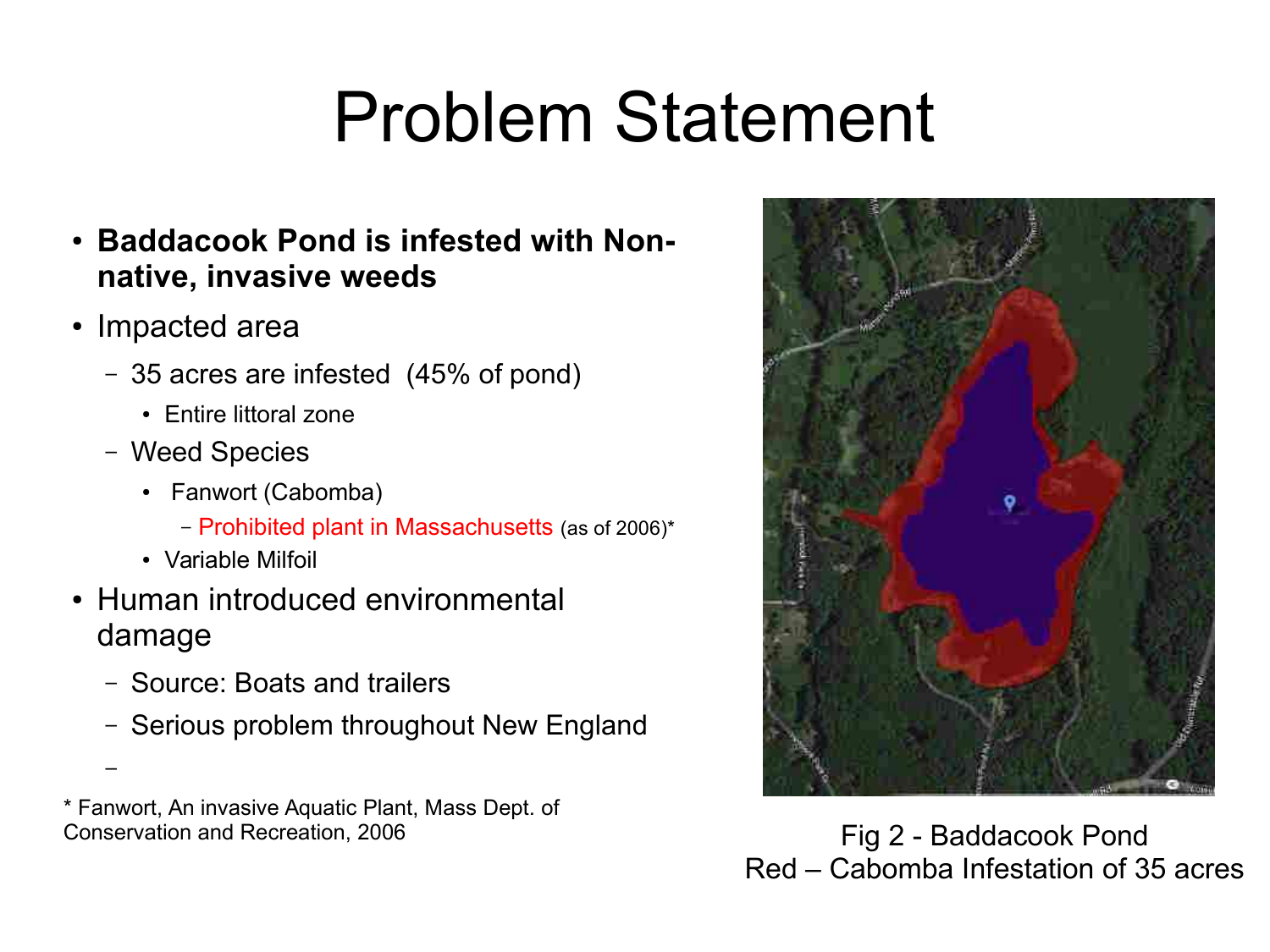### Problem Statement

- Access points only usable thanks to the weed harvester
	- Limited to small areas
		- boat launch, beach area and homes
	- Cuts weeds down about 6 ft.
	- Losing the rest of the pond
- We are losing Baddacook as an environmental and recreational resource
- Baddacook is now a weed exporter
	- Transporting these weeds is illegal
	- Thousands already spent to clean up other lakes and ponds



Weeds on trailer after using Baddacook boat launch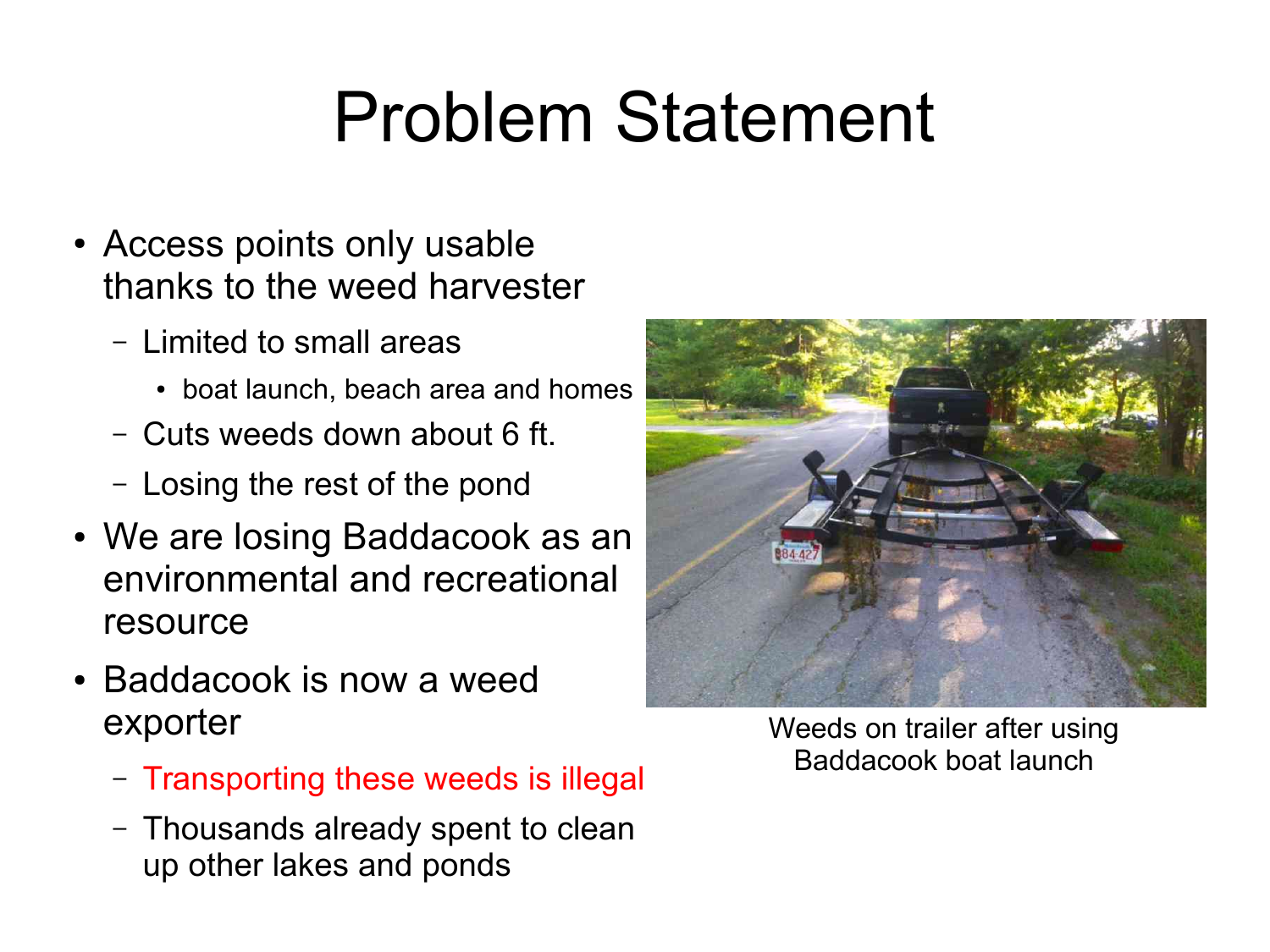### Species Threat Evaluation

- **Danger to recreational users**
	- **Drowning by entanglement**
		- –**E.G. Framingham, MA in 2008**
	- **Increased mosquito breeding areas**
		- –**Mosquito borne illnesses; EEE, West Nile Virus**
- **Impedes recreational use**
	- **Some areas are inaccessible**
	- **Clogs props**
	- **Snagged fishing lines**
- **Negatively affects water quality**
	- **including oxygen, pH and elevated levels of dissolved and suspended organic matter.**
- **Degrades aquatic ecosystem**
	- **Negatively affects wildlife**
	- **Fish avoidance of infested areas reduced habitat**
	- **Extreme cases can cause fish kills**
	- **Displaces native vegetation**
- **Flooding**

– –

– –

– **Accelerated eutrophication**

– **Sources: DCR: Rapid response to Fanwort [Cabomba] 2006, Maine DCR Bulletin 2530**



Show video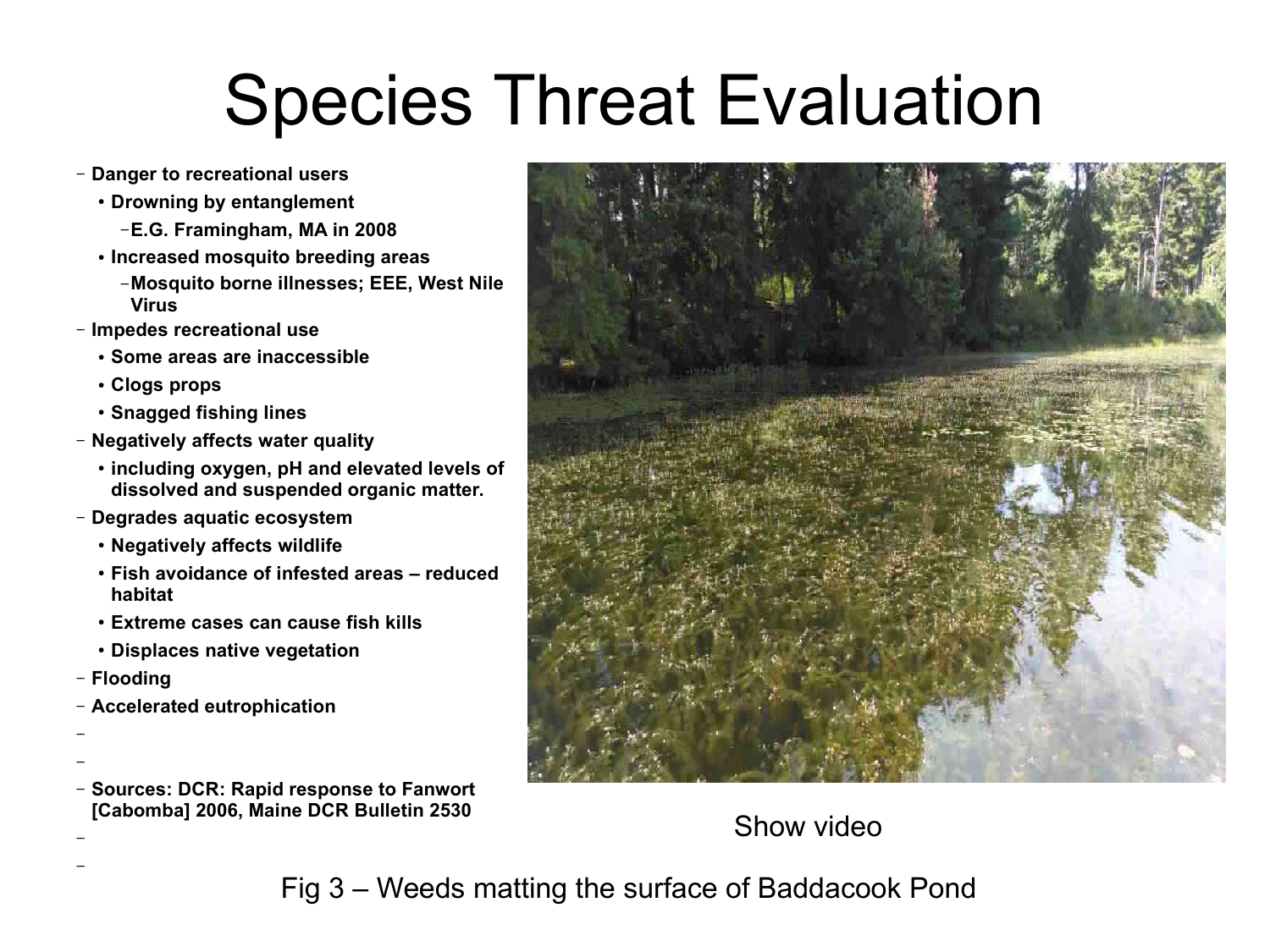## Baddacook Ecological Restoration and Management Plan

- GLA Education through signage October 2012
	- Purpose:
		- Education and inform all users at the boat launch
			- STOP The Spread...
			- Its the law sign
			- Brochures
- GLA Weed Watcher Program February 2013
	- Purpose:
		- Train people to spot invasive weeds
		- Report infestations
		- Remove infestations
		- On going initiative
	- First training class taught at Lost Lake Fire Hall (by the DCR) - May 2013
- GLA Boat Launch Monitoring Program June 2013
	- Purpose:
		- Provide educational quidance to lake and pond users regarding weed contamination.
		- Emphasize the new law **its illegal to transport invasive weeds**
		- Help people decontaminate
		- Report offenders to the harbor master
		- Wash station not required based on our experience and DCR recommendations
		- On going initiative
- **Weed Treatment**









- . Tommi ALE premium and most have been mater, analyzes, here y gear and dree gear.
- . Fluit expires and dispose of bed, tage years
- and her traked states on tend away from those . These steam to port is annual in a bott of
- ware, animals from the rit that boos it water . Cleaning of all families status for field women

| <b>The Country of the Country of the Country of the Country of the Country of the Country of the Country of the Country of the Country of the Country of the Country of the Country of the Country of the Country of the Country</b> |  |  |
|--------------------------------------------------------------------------------------------------------------------------------------------------------------------------------------------------------------------------------------|--|--|
|                                                                                                                                                                                                                                      |  |  |
|                                                                                                                                                                                                                                      |  |  |

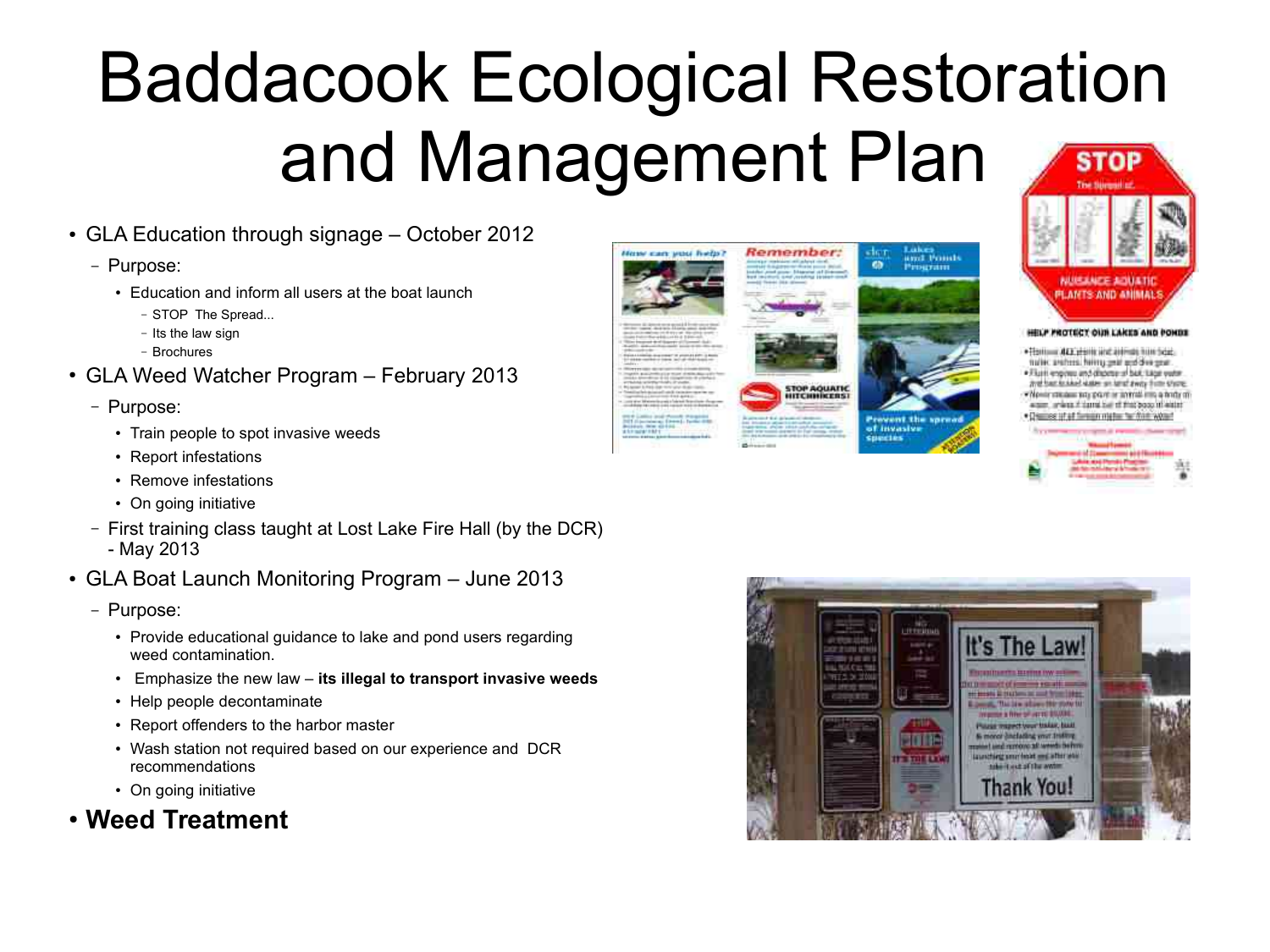### Potential Treatments

scale"

 $(D. 17)$ 

- **Sonar treatment (\$52,000)**
	- **Recommended by DCR**
		- **DCR Rapid Response Plan for Fanwort in Massachusetts - Mass Dept. of Conservation and Recreation, June 2005**
	- **Non-toxic**
	- **EPA approved for potable water supplies (public drinking water)**
	- **Cost effective**
	- **Proven successful in lakes, ponds and reservoirs**
- Driver Assisted Suction Harvesting (\$400,000)
	- Not viable for the size of our infestation
		- "The work was expensive and so slow, Carroll said, that by the time an acre of weeds was cleared, another acre had grown in its place. " (Anne Carroll, DCR, Natick, MA)
- Benthic Mats (\$1,500,000 to \$3,000,000)
	- Not viable for the size of our infestation
	- Smothers everything beneath it, cuts off food sources
	- Dangerous for divers to maintain
- Dredging (\$5 Million)
	- Does not ensure weeds are killed
		- MACOLAP dredging briefing showed Milfoil within days after dredging
- Harvester (\$24,500 per mowing)
	- No longer viable, infestation has grown too large
	- Only trims weeds, its like mowing your lawn

#### Solution: Massachusetts Department Conservation and Recreation Decision Tree for the Control of Fanwort



**Significant Dilution**  $x + y$ and Flushing Managemen **Fluridane g<br>E-10 ppb fo** trictupyr g<br>0.0.2.6 ppm Options Fluridone @  $t$ low  $+1$ >10 ppb for Source: DCR Rapid Response Plan for Fanwort, June 2005  $60 - 120$  days

> DCR Fanwort treatment analysis: SONAR is needed for an infestation of this size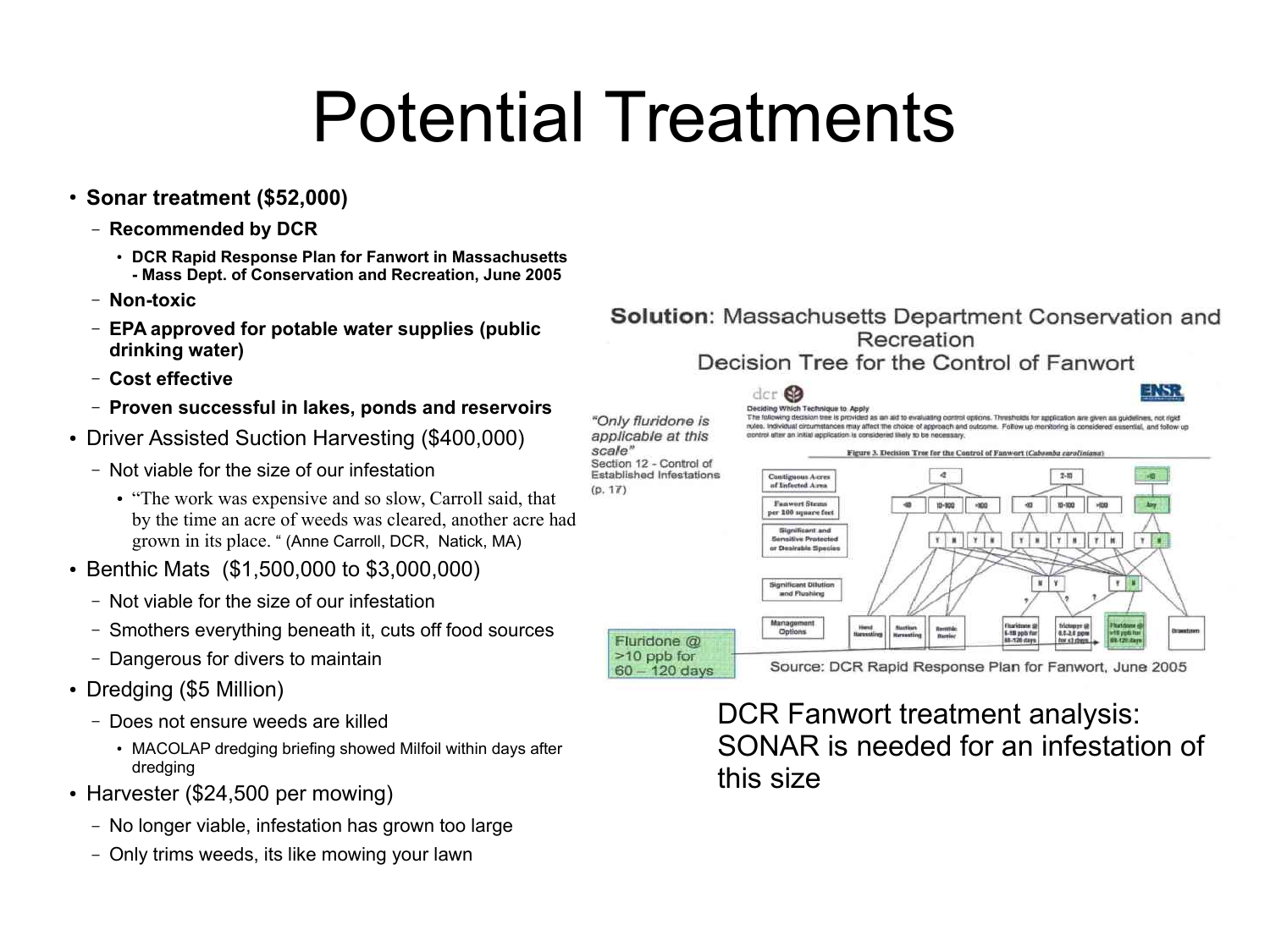# Fluridone (trade name: Sonar)

#### • Purpose

- A herbicide for management of aquatic vegetation in fresh water ponds, lakes, **reservoirs, potable water sources,** drainage canals, irrigation canals and rivers.
- Restrictions (**< 150 ppb**)
	- Drinking None
	- Fishing None
	- Swimming None
- Treatment level would be 10 bbp
- Sonar does not pose a health risk

Water Use Restrictions Following Applications With Sonar SRP (Days)

| Application<br>Rate                         |   |              | Drinking <sup>+</sup> Fishing Swimming | Livestock/Pet<br>Consumption | Irrigation <sup>#</sup>                               |
|---------------------------------------------|---|--------------|----------------------------------------|------------------------------|-------------------------------------------------------|
| Maximum<br><b>Rate (150</b><br>ppb) or less | 0 | $\mathbf{0}$ | $\mathbf 0$                            | 0                            | See irrigation<br><i><b>instructions</b></i><br>below |

Note below, under Potable Water Intakes, the information for application of Sonar SRP within 1/4 miles (1,320) feet of a functioning potable water intake.

Source: Sepro Sonar SRP label

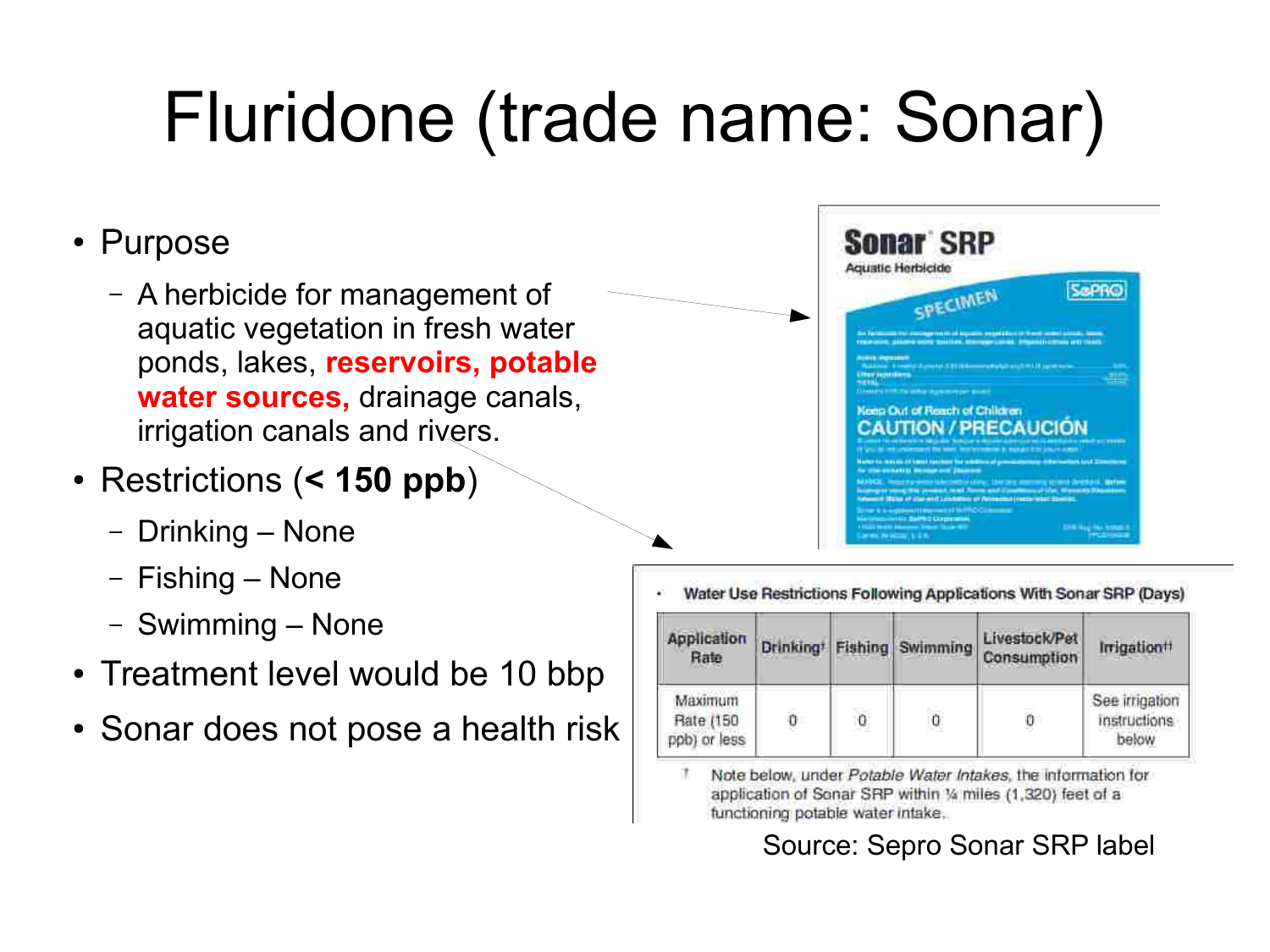## Fluridone Application Cycle

- Sonar completely dissolves in water and is readily available for plant uptake
	- Does not adversely affect water chemistry or water quality
	- Does not reduce dissolved oxygen level because it works slowly
- Sonar dissipates by the following means:
	- Photodegradation
	- Plant uptake
	- Hydrosoil absorption
- Half-life of Sonar averages 21 days
	- Ranges from 2 60 days based on environmental conditions



SONAR Release Formulations:: AS (Aqueous Solution) SRP (Slow Release Pellet) PR (Precision Release Pellet) Q (Quick Release Pellet)

\* SePro Sonar Aquatic Herbicide Presentation March 8, 2008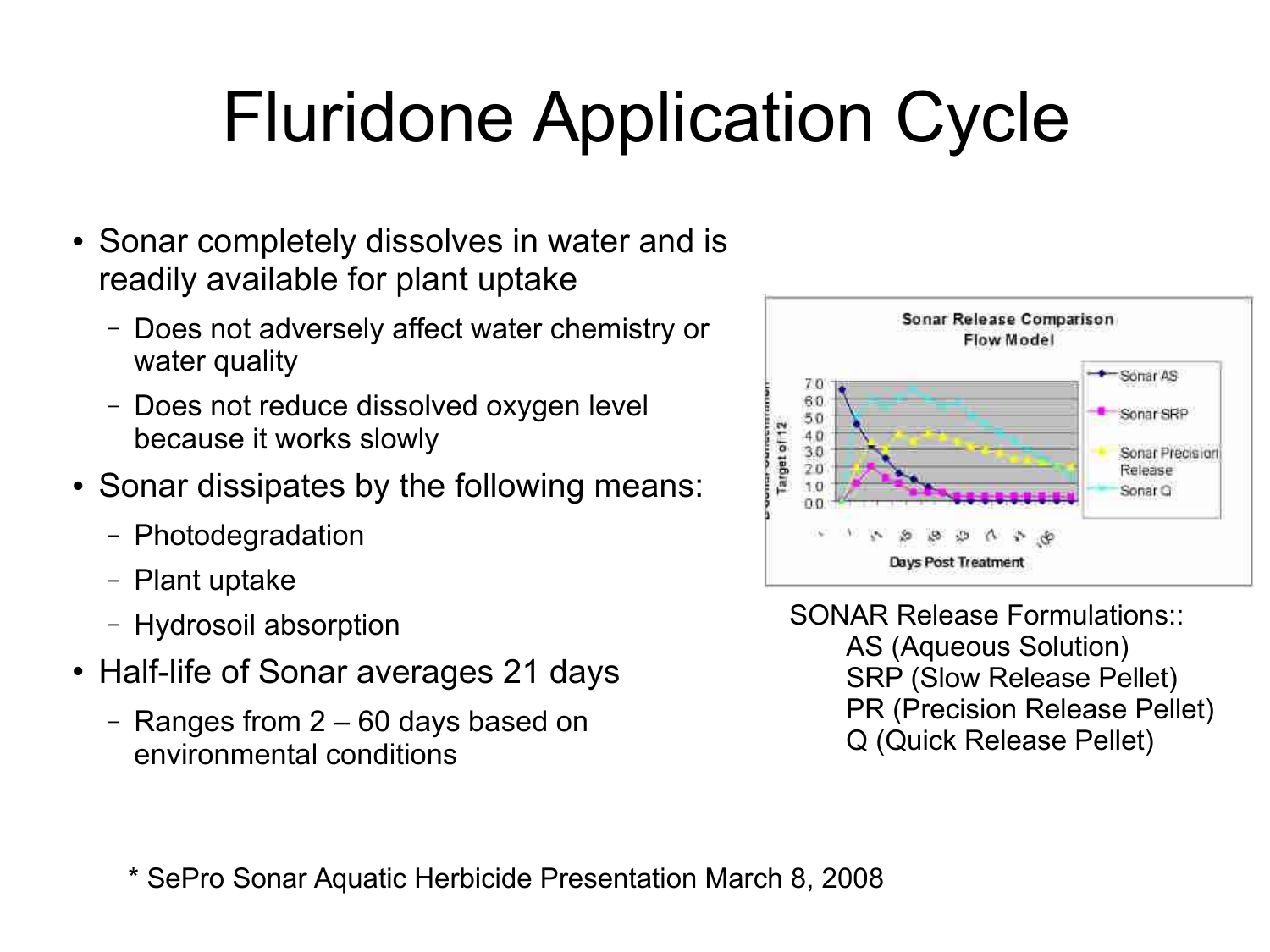### Environmental Protection Agency

- **Fluridone was first formulated in 1976**
- **EPA approval testing 1978 1986**
- **Approved by EPA on March 31, 1986** (McLaren/Hart, 1995)
	- **Approved for up to 150 ppb in drinking water**
	- 29 years of field use
- **Reassessed and approved on September 20, 2004**
	- –**All of the aggregate risks from dietary, drinking water including metabolites, and recreational exposures to fluridone are below the Agency's level of concern and no risk mitigation is required.**

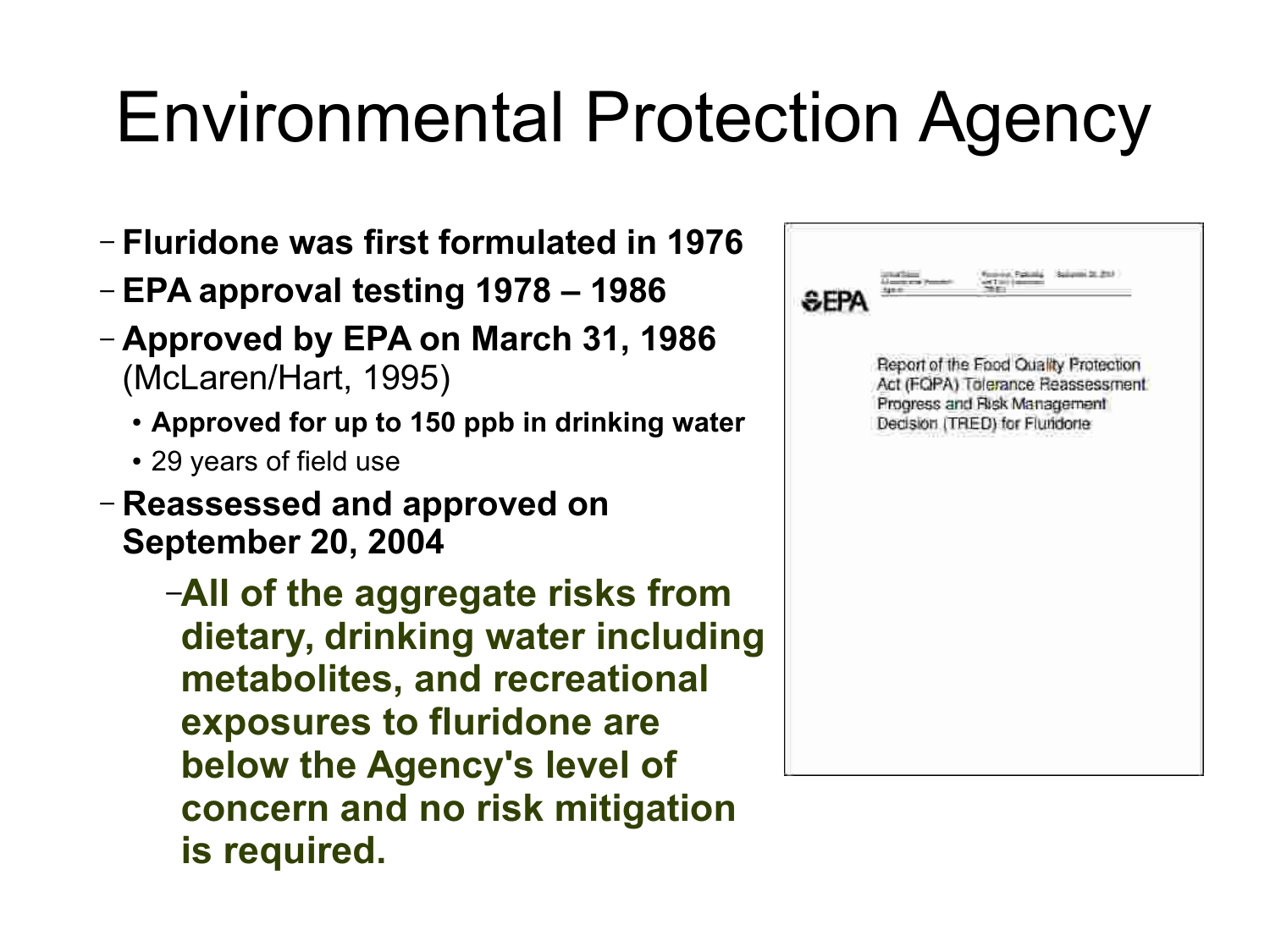#### **Environmental Protection Agency Study Results (100s of tests)**

| <b>EPA test</b>                                              | <b>Result</b>                      | <b>Description</b>                                                                   |
|--------------------------------------------------------------|------------------------------------|--------------------------------------------------------------------------------------|
| Mutagen (Cancer)                                             | <b>No</b>                          | Is Fluridone likely to cause cell mutation such<br>as cancer                         |
| Teratogen                                                    | <b>No</b>                          | Is Fluridone likely to cause birth defects                                           |
| Infant suspectability from in<br>utero or postnatal exposure | <b>No</b>                          | Is Fluridone likely to cause health issues in<br>infants                             |
| <b>Metabolite</b>                                            | <b>No</b>                          | Will fluridone be absorbed by the body which<br>could lead to long term health risks |
| All acute and chronic dietary<br>exposures                   | [No] Below the<br>level of concern | Health risks if it is in food                                                        |
| All drinking water exposure                                  | [No] Below the<br>level of concern | Health risks if humans drink it in their water                                       |
| Swimming exposure                                            | [No] Below the<br>level of concern | Health risks if humans swim in it                                                    |
| Estrogen, androgen and/or<br>thyroid mediated toxicity       | <b>None</b>                        | Potential to interact with the estrogen,<br>androgen, or thyroid pathways.           |

Results from: EPA Report of the Food Quality Protection Act (FQPA) Tolerance Reassessment Progress and Risk Management Decision (TRED) for Fluridone, September 20 2004 [From tests were conducted over 2 year period]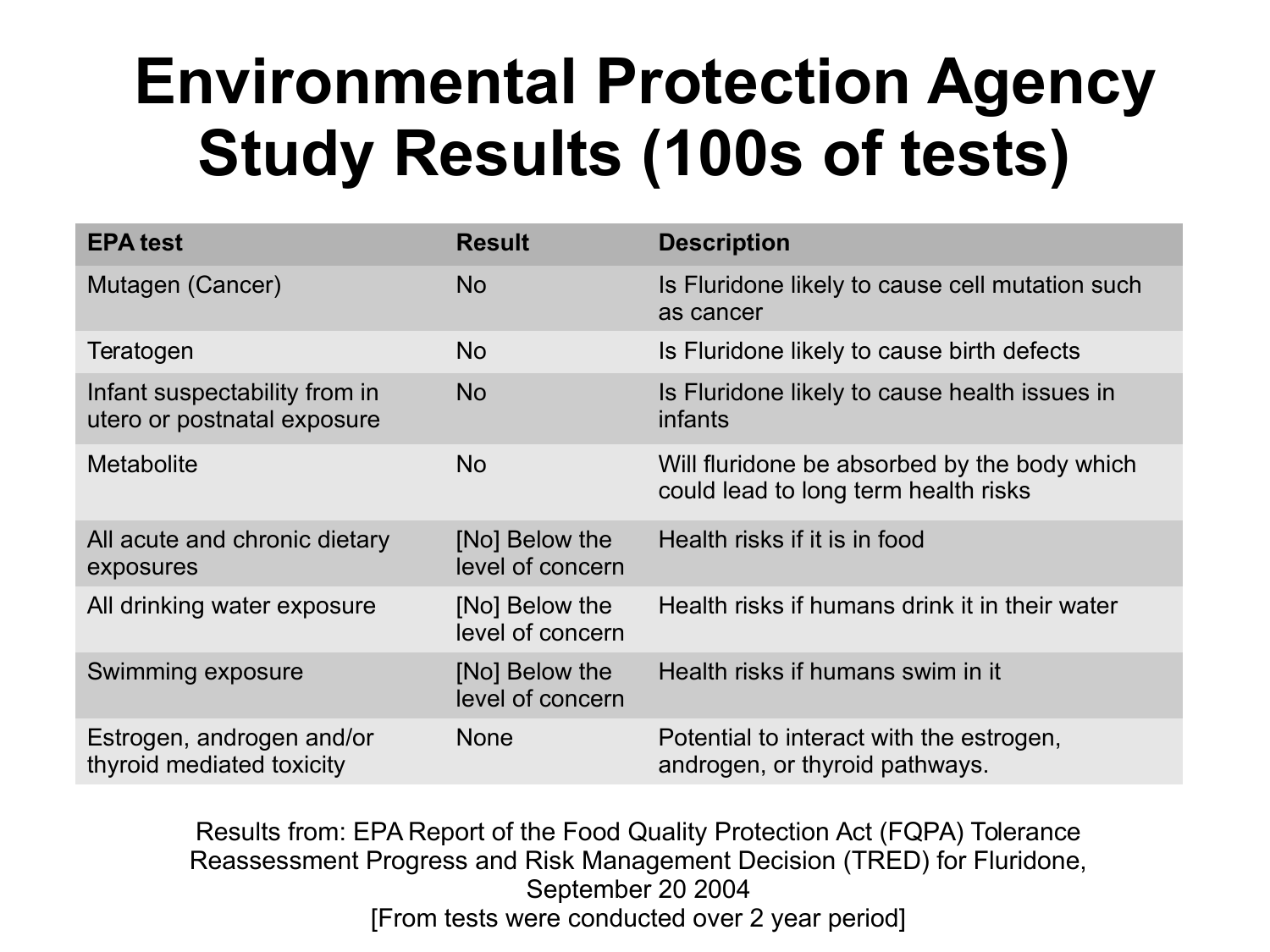## Reports and Approvals Sited

#### $\cdot$  FPA

- Report of the Food Quality Protection Act (FQPA) Tolerance Reassessment Progress and Risk Management Decision (TRED) for Fluridone, September 20, 2004
- Human Health Risk Assessment for Fluridone TRED PC Code 112900. DP Barcode D306456, August 17, 2004
- USDA / US Forestry Service
	- Fluridone Human Health and Ecological Risk Assessment Final Report, P.R. Durkin, November 25, 2008
- Universities
	- Considerations for Using Herbicides for Aquatic Weed Control in Domestic Water Supplies of North Carolina, KA Langeland and DJ Demont, North Carolina State University, June 1986
	- Fluridone: herbicide treatment FAQ, Cornel University, Cornell Cooperative Extension, Ithaca, NY 14850-3555
	- Water Monitoring Post-herbicide Application 2013 (Cayuga Lake, NY), Cornell Cooperative Extension, Ithaca, NY
- State of Massachusetts
	- Fanwort: An Invasive Aquatic Plant, Mass Dept. of Conservation and Recreation
	- Massachusetts Dept. of Environmental Protection, Pesticide Review
	- Massachusetts Dept. of Environmental Protection, ORS recommendations on the use of Aquatic Herbicides within Zone II Water Supply Areas, 28 June 1993
	- DCR Rapid Response Plan for Fanwort in Massachusetts Mass Dept. of Conservation and Recreation, June 2005
- POCs, locations and field data from Reservoirs, ponds and lakes
	- SEPRO water reservoir List 20 locations, POCs and phone numbers
		- Boonton Reservoir, NJ
	- Ponds and lakes treated in Massachusetts Names of 20 bodies of water
	- Herbicide Infiltration Evaluation, Savas Danas, et al
	- Field results from Neponset and Groton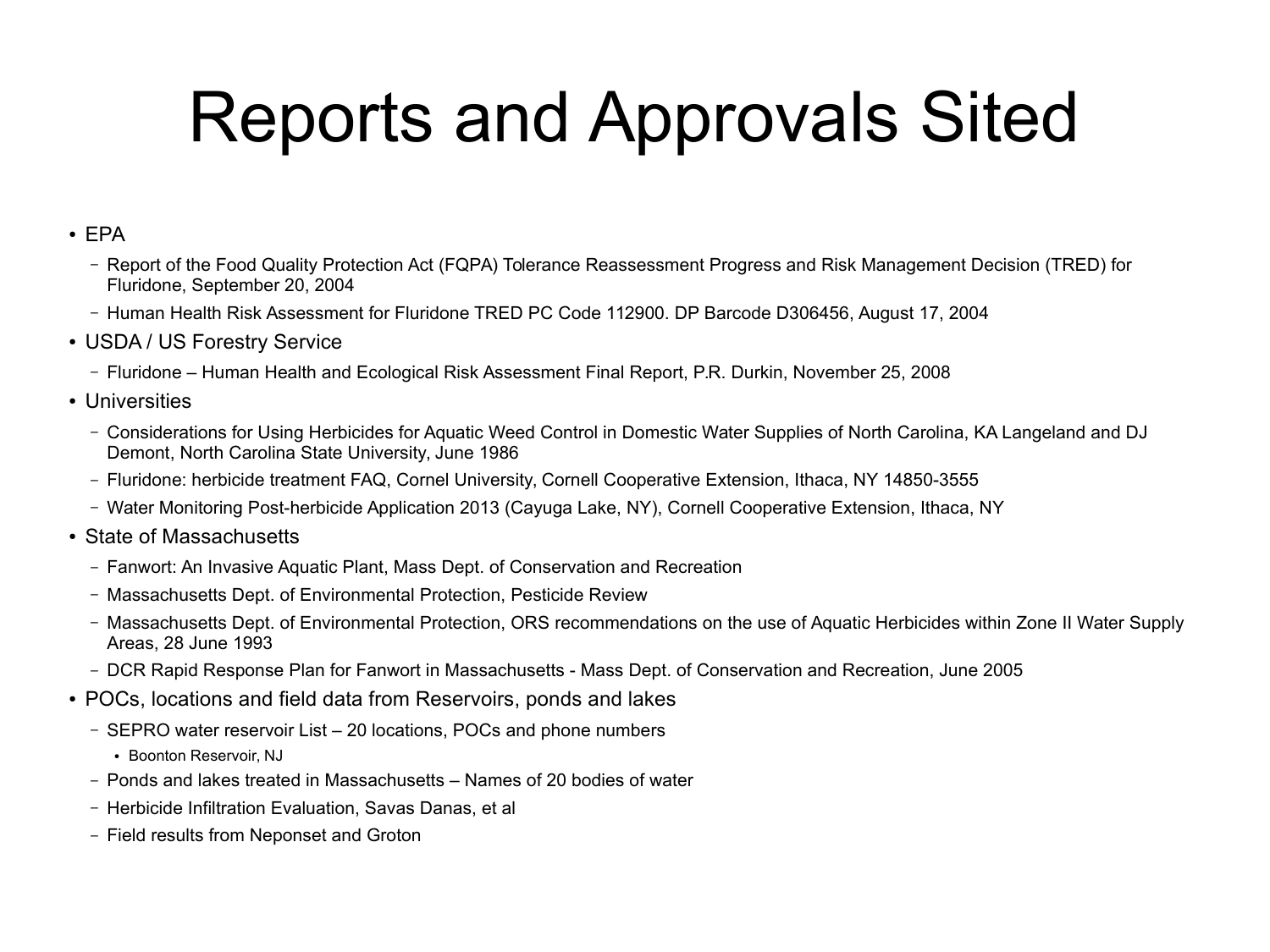# SONAR doesn't migrate into wells

**Mass DEP**: The DEP has not required testing for Sonar (fluridone) as a special condition in any well. That includes private wells. Based on the assumption the applicator is applying the chemical at the licensed dose and according to label directions, **Sonar is not expected to appear in wells**. \*\*

**Sepro**: "**In 20 years** of treating ponds, lakes and reservoirs, fluridone, to SePRO's knowledge, has **never been found to have migrated into wells** in close proximity to the treated water body." \* The Mote: Detectable limit >= 1 ppb

| <b>Water Resource</b>                        | <b>Wells or</b><br>reservoir   | <b>Distan</b><br>ce<br>(f <sup>t</sup> ) | Depth<br>(f <sup>t</sup> ) | <b>Fluridone Level</b>            |
|----------------------------------------------|--------------------------------|------------------------------------------|----------------------------|-----------------------------------|
| <b>Baddacook</b><br><b>Groton MA</b>         | <b>Private</b><br><b>Wells</b> | 50                                       | 25                         |                                   |
| Lost Lake /<br><b>Knops Pond</b>             | <b>Whitney Well</b>            |                                          |                            | <b>Below Detectable</b><br>Limits |
| <b>Spectacle Pond</b><br>Littleton MA        | <b>Public Well</b>             | 25                                       | 52                         | <b>Below Detectable</b><br>Limits |
| Spectacle Pond<br><b>Littleton MA</b>        | <b>Private Well</b>            | 30                                       | 32                         | <b>Below Detectable</b><br>Limits |
| <b>Spectacle Pond</b><br><b>Littleton MA</b> | <b>Private Well</b>            | 25                                       | 35                         | <b>Below Detectable</b><br>Limits |
| Neponset<br>Reservoir<br>Foxboro MA          | <b>Public Well</b>             | 100                                      | 35                         | <b>Below Detectable</b><br>Limits |
| Neponset<br>Reservoir<br>Foxboro MA          | <b>Private Well</b>            | 100                                      | 38                         | <b>Below Detectable</b><br>Limits |

Well migration field test results

Source: Aquatic Control Technologies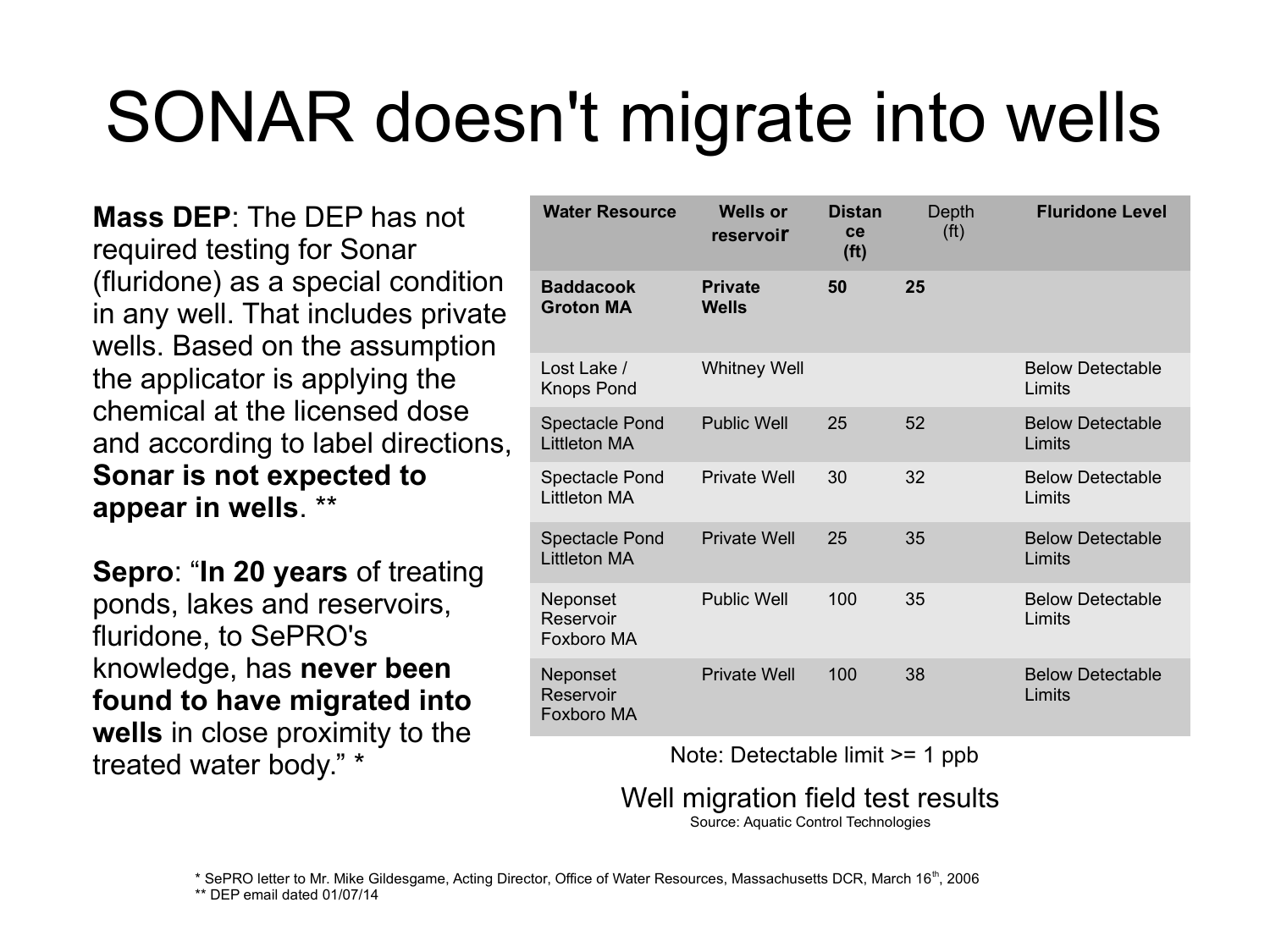#### Groton Water Commission Memo "Sonar (fluridone) Application at Baddacook Pond", Jan. 2014

- In January 2014, GWC issued memo opposing to treatment based on stated assertions
- Document was peer reviewed by
	- US Environmental Protection Agency
		- Gina McCarthy, EPA Administrator
		- Jim Jones, Director, Chemical Safety and Pollution Prevention
		- Rick Keigwin, Director, Pesticide Re-evaluation Division
		- Neil Anderson, Chief, Risk Management and Implementation Branch I, Pesticide Re-evaluation Division
		- $\cdot$  Et al
	- Mass Dept. of Environmental Protection
		- Bob Kubit, Mass DEP, Div. of Watershed Management
		- Eugene Brunelle, Mass DEP, Environmental Engineer
		- Hotze Wijnja, Mass Dept. of Agricultural Resources
- EPA and DEP responses: Assertions found to be incorrect
	- All responses forwarded to the GWC
- Conclusion:
	- Concerns should be voiced and addressed
	- However, we need to make decisions based on facts
	- Information known to be incorrect should corrected
- Recirculated, last week with the same incorrect assertions.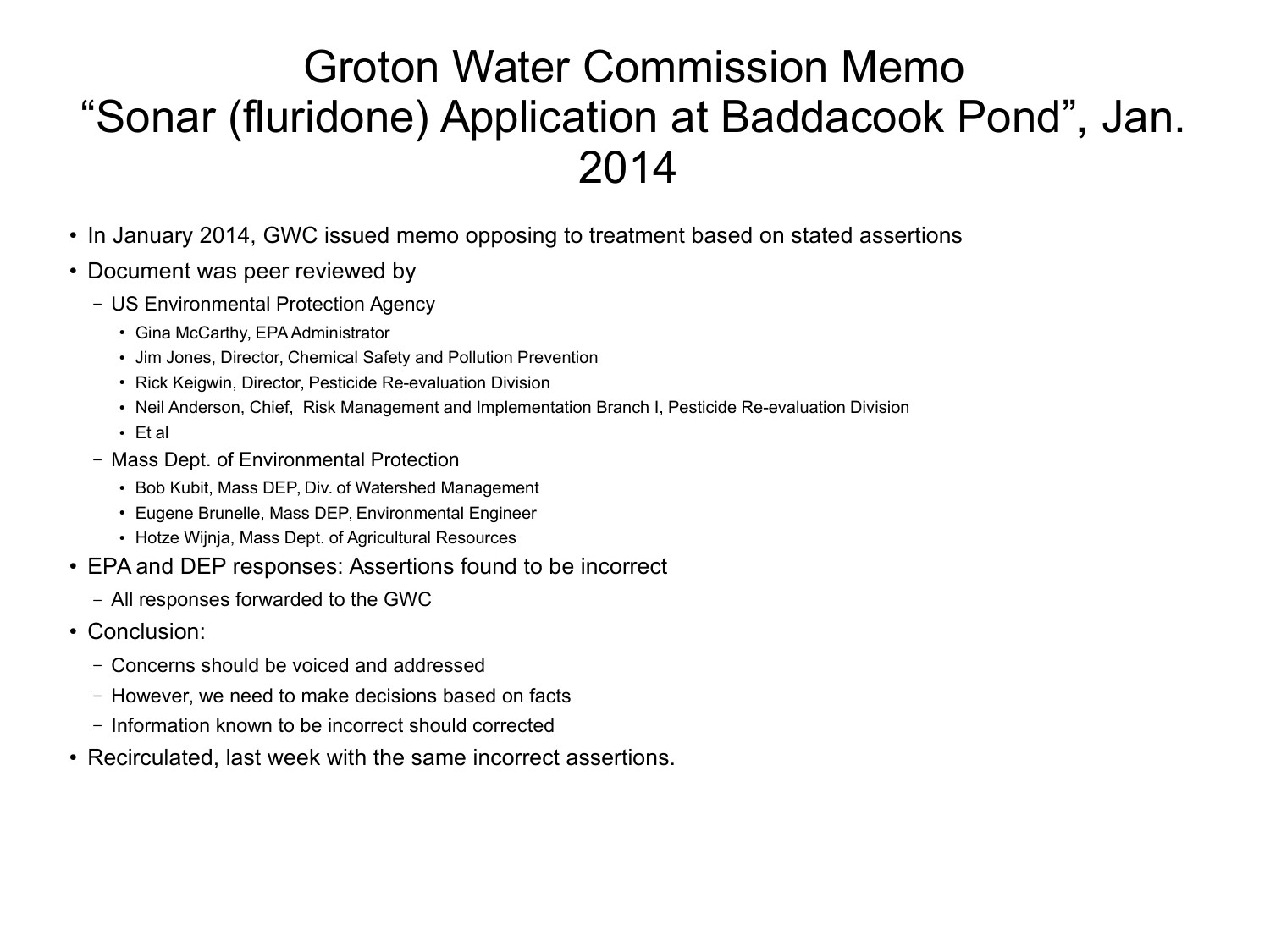#### Peer Review Feedback of GWC Jan. 2014 Memo

| <b>Assertion</b>                                                                                                                                                             | <b>Source/Fact</b>                                                                                                                                                                                                                       |
|------------------------------------------------------------------------------------------------------------------------------------------------------------------------------|------------------------------------------------------------------------------------------------------------------------------------------------------------------------------------------------------------------------------------------|
| Sonar use in a Zone 1 is against state regulation                                                                                                                            | <b>Mass DEP:</b> Sonar can be applied after a DEC permit<br>is approved                                                                                                                                                                  |
| "The Town of Natick hired unaffiliated outside experts<br>who concluded it was "almost a certainty" that fluridone<br>from the lake treatment would enter the water supply." | Sepro, Manufacturer: Sonar has never been known to<br>migrate to wells in close proximity to the treated water<br>body<br><b>Mass DEP:</b> Sonar is not expected to appear in wells.<br><b>Verification Studies: Littleton, Neponset</b> |
| "Natick BOS and BOH voted against the application of<br>herbicides"                                                                                                          | <b>Mass DEP:</b> The chemical treatment was applied to<br>Lake Cochituate May 21, 2013.<br><b>Natick BWC:</b> The chemical treatment was applied<br>summer, 2014.                                                                        |
| "Unclear how many of the applications [of SONAR]<br>took place in a Zone 1 area"                                                                                             | <b>SEPRO:</b> List of 28 reservoirs with direct water intakes<br>provided to GWC in 2013                                                                                                                                                 |
| Data on fluridone's effects on humans especially at<br>various lifecycle stages (e.g. children, unborn fetus,<br>etc) is almost non-existent.                                | <b>Mass DEP:</b> EPA will neither conduct nor support any<br>intentional dosing studies that involve pregnant or<br>nursing women or children [Extensive animal testing]                                                                 |
| "The fact that fluridone works by attacking cells and<br>inhibiting enzymes suggests there could be complex<br>interactions and side effects over time."                     | <b>US EPA:</b> All of the aggregate risks from dietary,<br>drinking water including metabilites, and recreational<br>exposures to fluridone are below the Agency's level of<br>concern and no risk mitigation is required.               |
| "The Board found EPA approval to be inadequate as a<br>source of re-assurance for the full spectrum of health<br>concerns.                                                   | <b>Mass DEP response:</b> The EPA is not just an adequate<br>source of information for water safety. They are the<br>primary and most critically important source.                                                                       |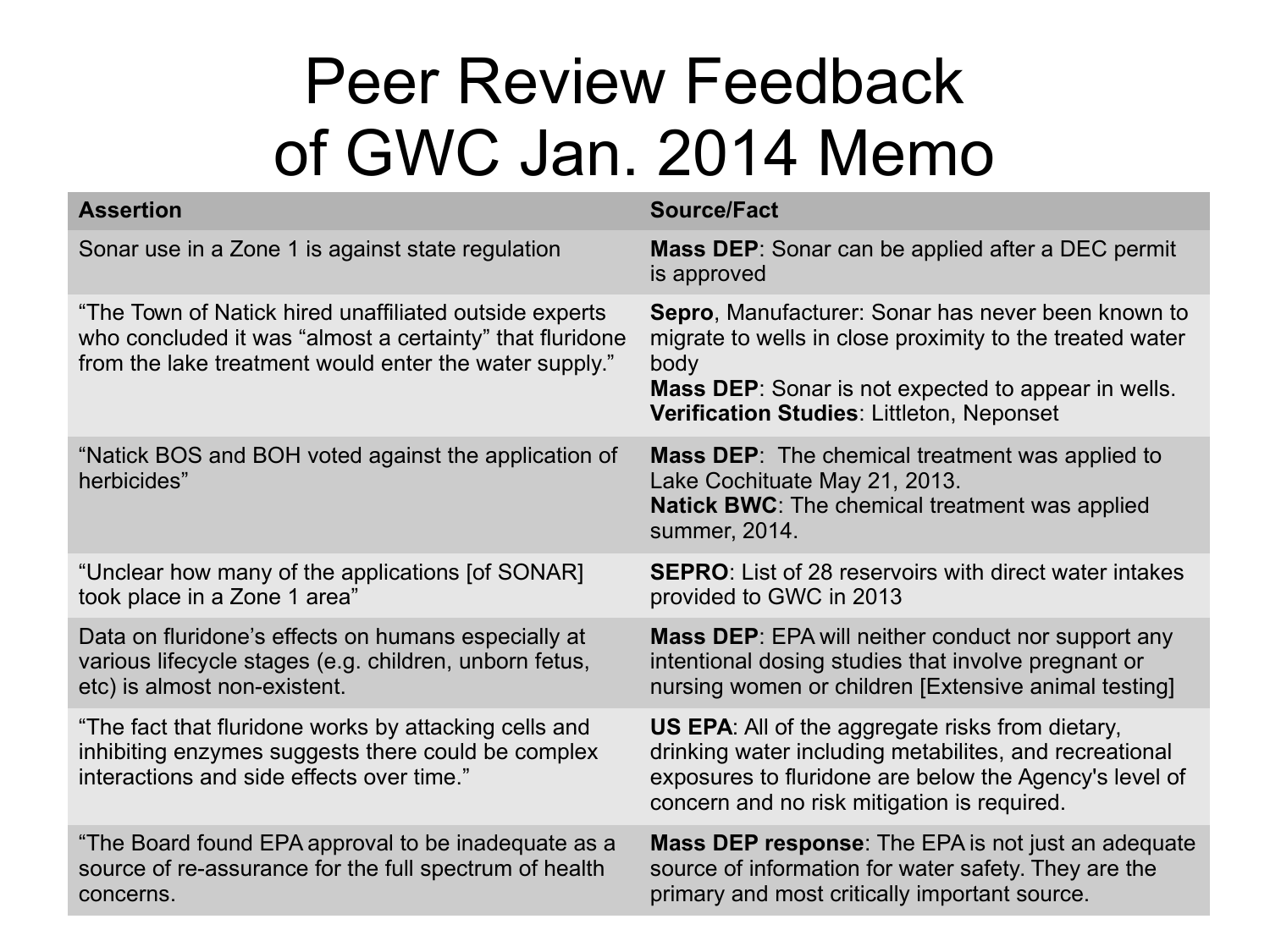### NOI should move forward

- Already 100s of scientifically vetted studies over decades performed by US EPA, State Governments and Universities
	- Conclusions have all been positive
	- No negative impacts recorded
	- Additional studies would likely be costly with no value added
- National Heritage is reviewing the NOI approval is expected
- Indemnification for a very unlikely application mishap is covered by contractor insurance
- Independent Risk Assessment, Massachusetts Department of Agricultural Resources (2/18/2015)
	- Fluridone
		- "My supervisor and I would like to reiterate that the fluridone is approved for permitted use in Massachusetts lakes and ponds. Review of this herbicide in context of typical conditions in the state have indicated that the use according to label instructions and any additional conditions specified with the permitting does not cause unreasonable adverse effects to human health and the environment. As indicated in the information that I provided last year, the label allows the use of this herbicide in drinking water reservoirs. **During several decades of use of fluridone herbicide, the Department has not learned of any human health issues related to exposure of drinking water to this herbicide."** Hotze Wijnja, Ph.D, , Environmental Chemist

– NMF

• "NMF has never been observed as a breakdown product under natural conditions".. Hotze Wijnja, Ph.D, , Environmental Chemist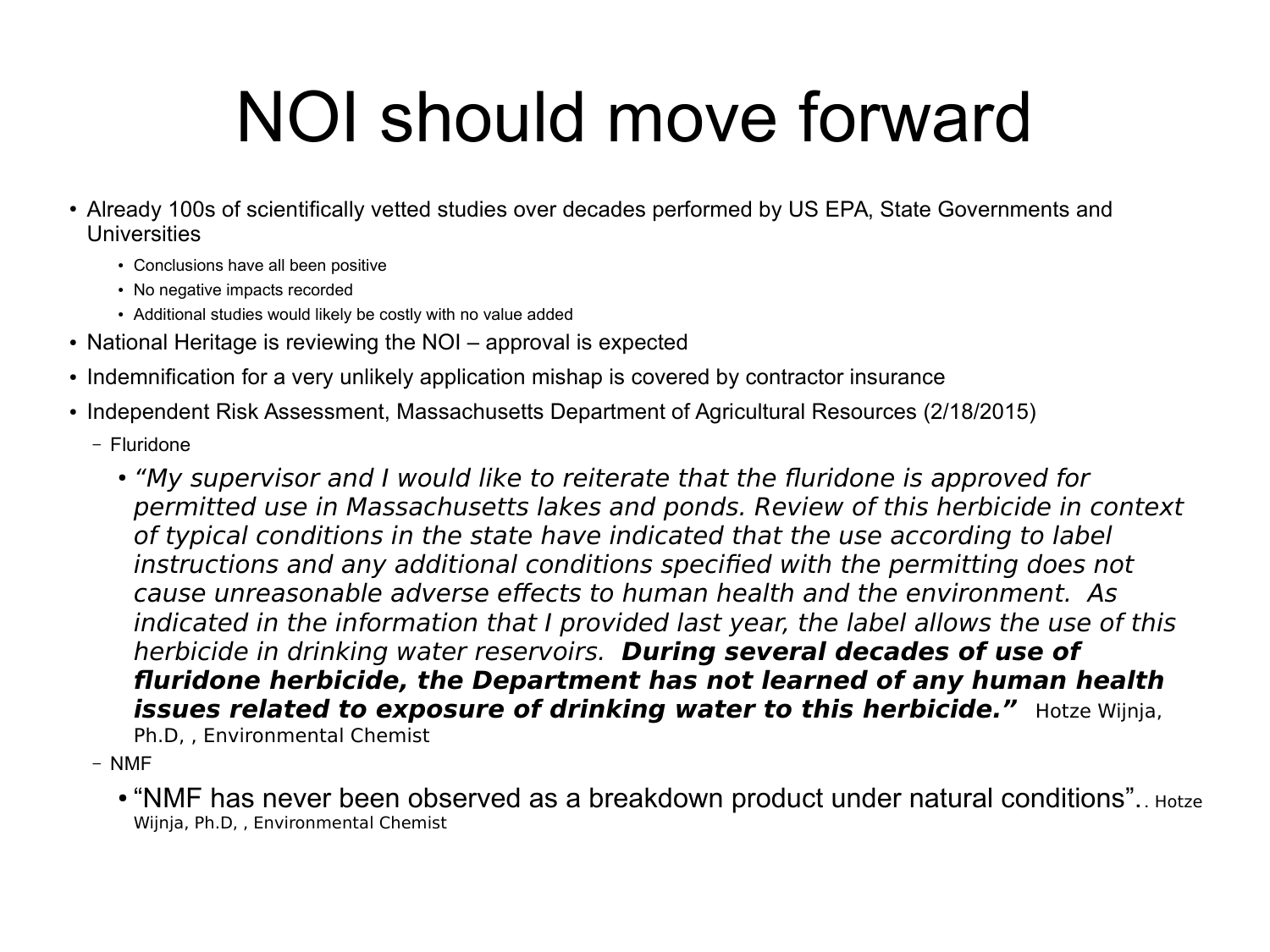### Conclusions

- **Baddacook Pond's weed problem must be addressed**
	- Weeds are danger
	- Destroying the aquatic environment
	- Illegal to have or transport in Massachusetts
- Viable solution is Fluridone
	- Massachusetts DCR recommended solution.
	- Approved for use in drinking water
		- $\cdot$  US FPA
		- State of Massachusetts and numerous other states
	- **No reason to expect migration to Baddacook well**
- If we are to solve this problem we need to think and act as a community
	- We need to work together
	- We need to use facts and consider the problem rationally
	- This is not a drinking water issue
- We are the stewards of Groton's environmental future

#### **My family's well is close to Baddacook. If there was a cause for concern, I wouldn't recommend this.**



Fluridone levels

| <b>Baddacook Pond</b>                 |
|---------------------------------------|
| $1913 - 103$ acres                    |
| $2013 - 76$ acres (35 acres infested) |
| $\vert$ 2114 – Our choice             |